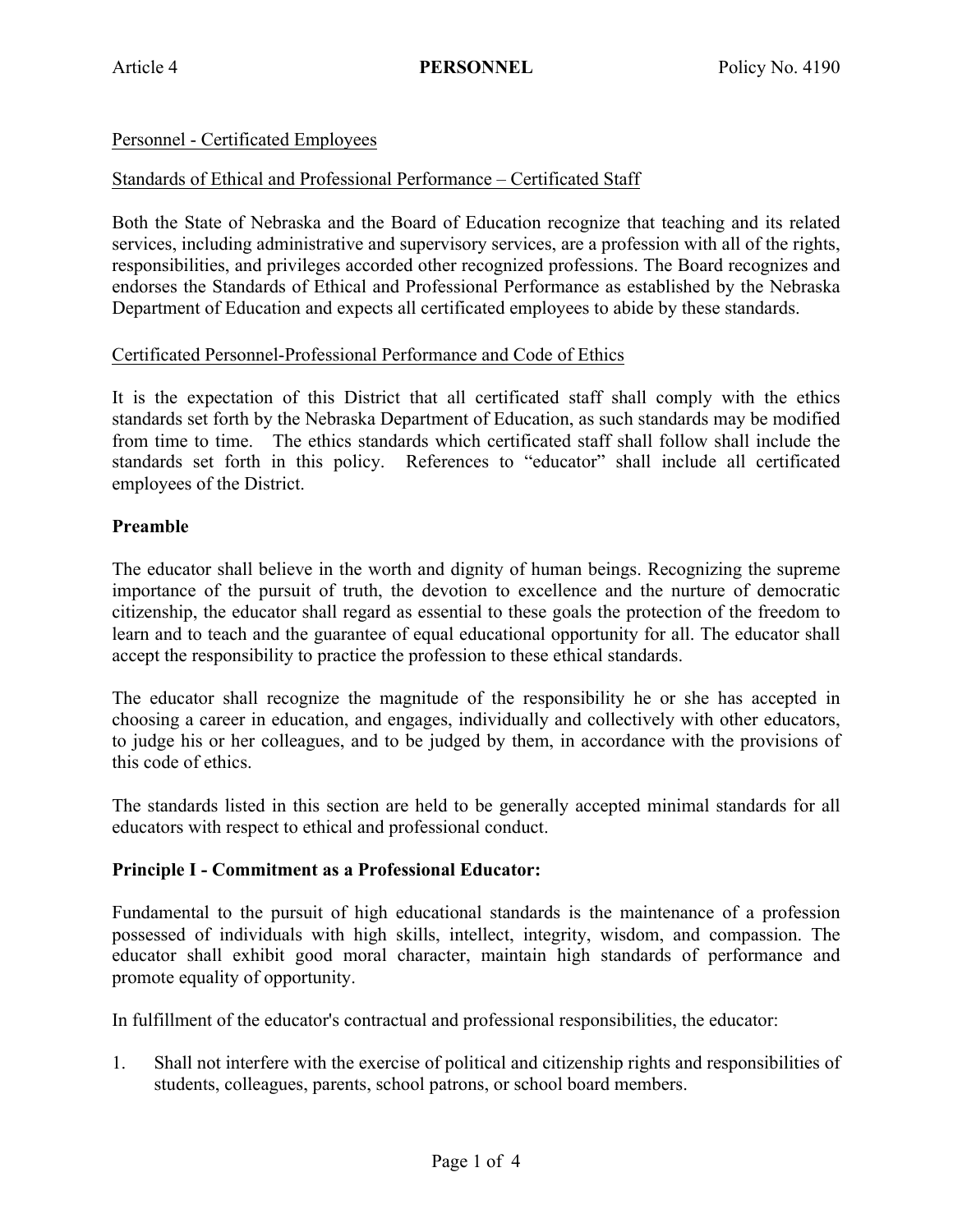- 2. Shall not discriminate on the basis of sex, disability, race, color, religion, veteran status, national or ethnic origin, age, marital status, pregnancy, childbirth or related medical condition, sexual orientation or gender identity, or other protected status.
- 3. Shall not use coercive means, or promise or provide special treatment to students, colleagues, school patrons, or school board members in order to influence professional decisions.
- 4. Shall not make any fraudulent statement or fail to disclose a material fact for which the educator is responsible.
- 5. Shall not exploit professional relationships with students, colleagues, parents, school patrons, or school board members for personal gain or private advantage.
- 6. Shall not sexually harass students, parents or school patrons, employees, or board members.
- 7. Shall not have had revoked for cause in Nebraska or another state a teaching certificate, administrative certificate, or any certificate enabling a person to engage in any of the activities for which an educator's certificate is issued in Nebraska.
- 8. Shall not engage in conduct involving dishonesty, fraud, deceit, or misrepresentation in the performance of professional duties.
- 9. Shall report to the Superintendent any known violation of these standards.
- 10. Shall seek no reprisal against any individual who has reported a violation of these standards.

# **Principle II - Commitment to the Student:**

Mindful that a profession exists for the purpose of serving the best interests of the client, the educator shall practice the profession with genuine interest, concern, and consideration for the student. The educator shall work to stimulate the spirit of inquiry, the acquisition of knowledge and understanding, and the thoughtful formulation of worthy goals.

In fulfillment of the obligation to the student, the educator:

- 1. Shall permit the student to pursue reasonable independent scholastic effort, and shall permit the student access to varying points of view.
- 2. Shall not deliberately suppress or distort subject matter for which the educator is responsible.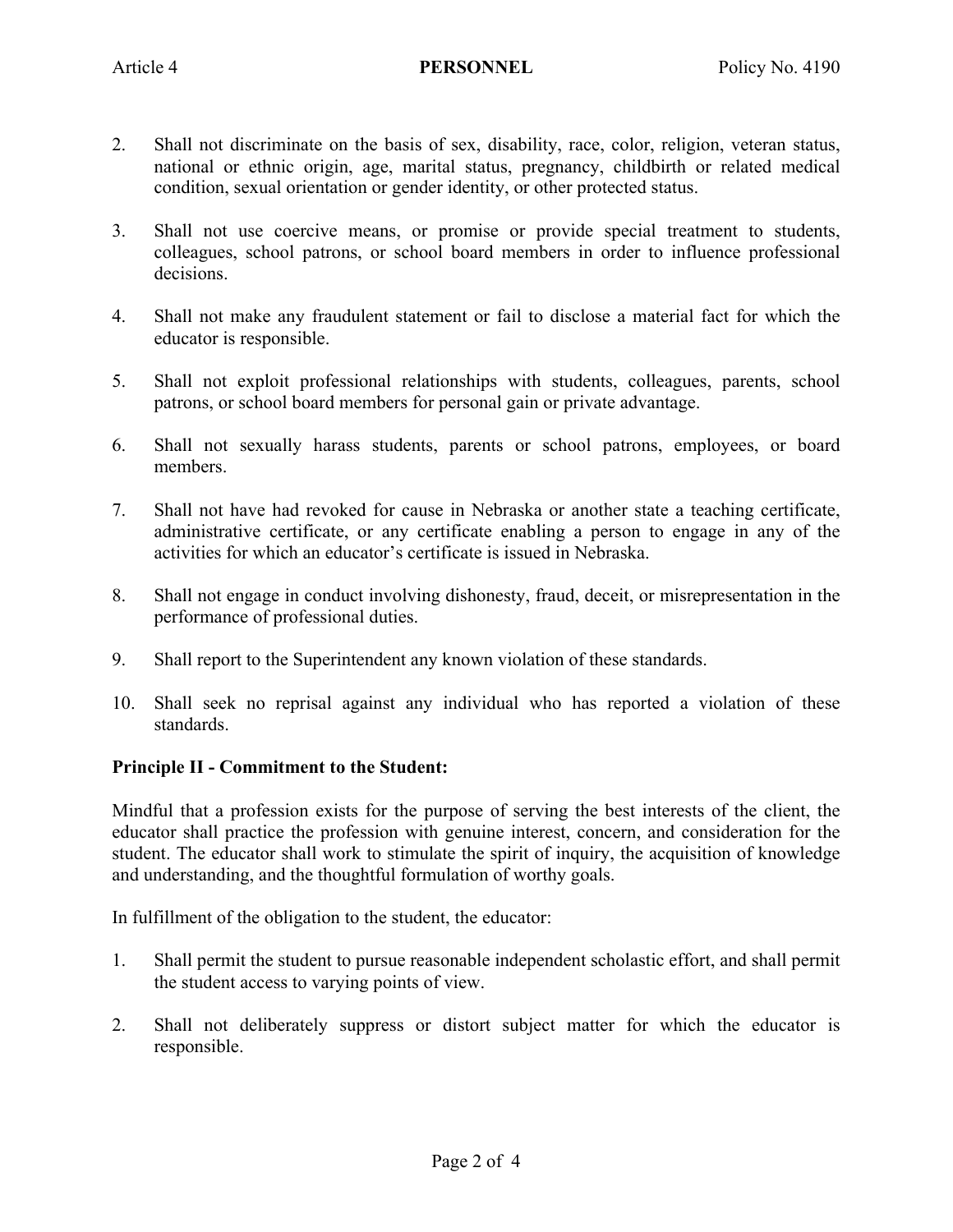- 3. Shall make reasonable effort to protect the student from conditions which interfere with the learning process or are harmful to health or safety.
- 4. Shall conduct professional educational activities in accordance with sound educational practices that are in the best interest of the student.
- 5. Shall keep in confidence personally identifiable information that has been obtained in the course of professional service, unless disclosure serves professional purposes, or is required by law.
- 6. Shall not tutor for remuneration students assigned to his or her classes unless approved by the Board of Education.
- 7. Shall not discipline students using corporal punishment.
- 8. Shall not engage in physical or sexual abuse of students, including engaging in inappropriate sexual behaviors with students.

# **Principle III - Commitment to the Public:**

The magnitude of the responsibility inherent in the education process requires dedication to the principles of our democratic heritage. The educator bears particular responsibility for instilling an understanding of the confidence in the rule of law, respect for individual freedom, and a responsibility to promote respect by the public for the integrity of the profession.

# **In fulfillment of the obligation to the public, the educator:**

- 1. Shall not misrepresent an institution with which the educator is affiliated, and shall take added precautions to distinguish between the educator's personal and institutional views.
- 2. Shall not use institutional privileges for private gain or to promote political candidates, political issues, or partisan political activities.
- 3. Shall neither offer nor accept gifts or favors that will impair professional judgment.
- 4. Shall support the principle of due process and protect the political, citizenship, and natural rights of all individuals.
- 5. Shall not commit any act of moral turpitude, nor commit any felony under the laws of the United States or any state or territory.
- 6. Shall, with reasonable diligence, attend to the duties of his or her professional position.

# **Principle IV - Commitment to the Profession:**